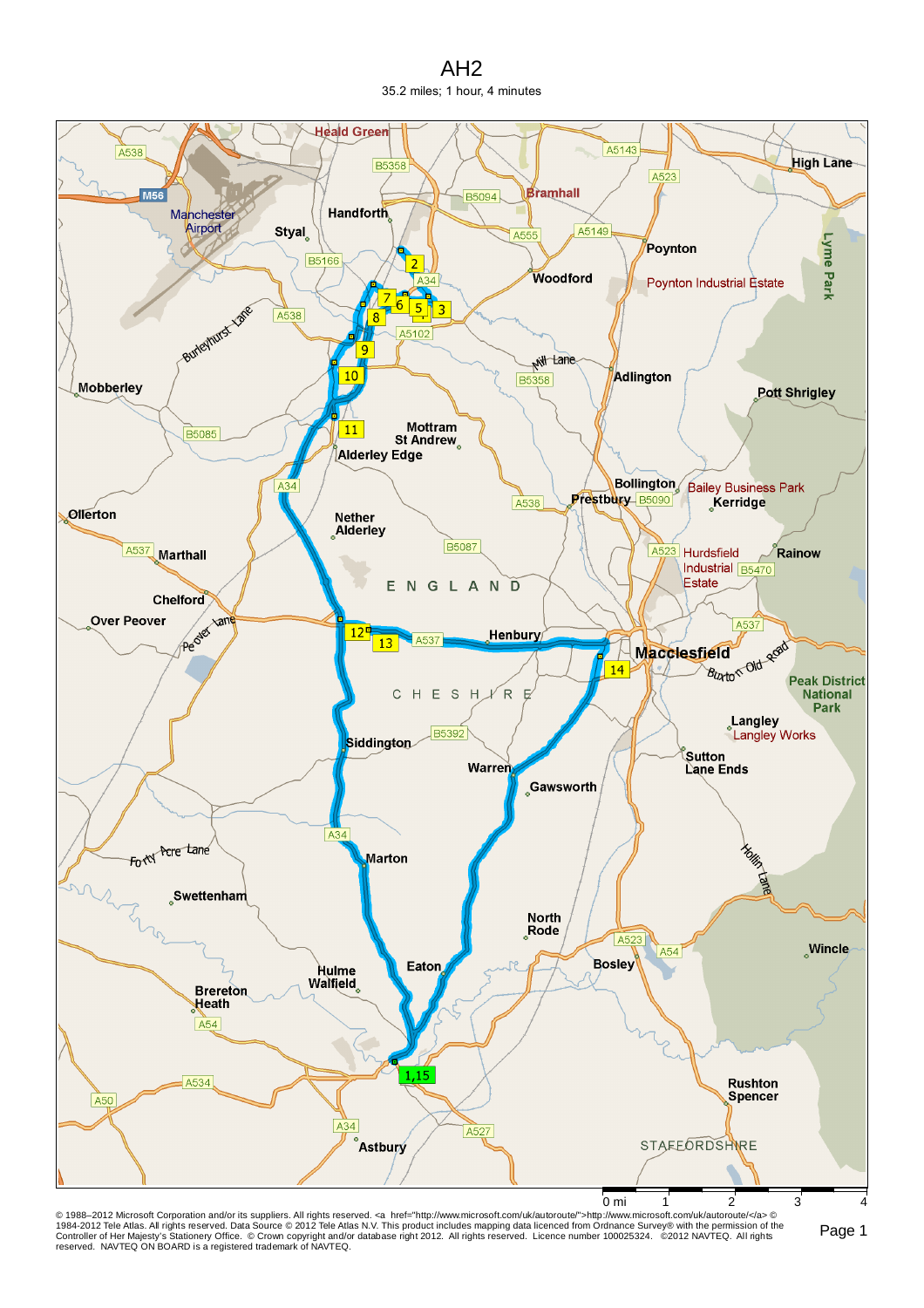

09:00 0.0 mi Depart Congleton on A54 [Rood Hill] (North) for 98 yds



09:00 0.1 mi Turn RIGHT (North-East) onto A34 [Rood Hill] for 8.0 mi towards A34 / (A536) / Macclesfield / Manchester



09:11 8.1 mi At roundabout, take the SECOND exit onto A34 [Alderley Edge and Nether Alderley By-pass] for 3.1 mi



09:15 11.2 mi At roundabout, take the SECOND exit onto A34 [Handforth by Pass] for 2.0 mi



09:17 13.2 mi At roundabout, take the FIRST exit onto Local road(s) for 120 yds



09:17 13.3 mi At roundabout, take the FOURTH exit onto Dean Row Road for 0.6 mi



09:18 13.9 mi At roundabout, take the FIRST exit onto B5358 [Handforth Road] for 0.6 mi



09:20 14.5 mi Keep STRAIGHT onto B5358 [Dean Road] for 0.3 mi



09:21 14.8 mi Keep STRAIGHT onto B5358 [Station Road] for 76 yds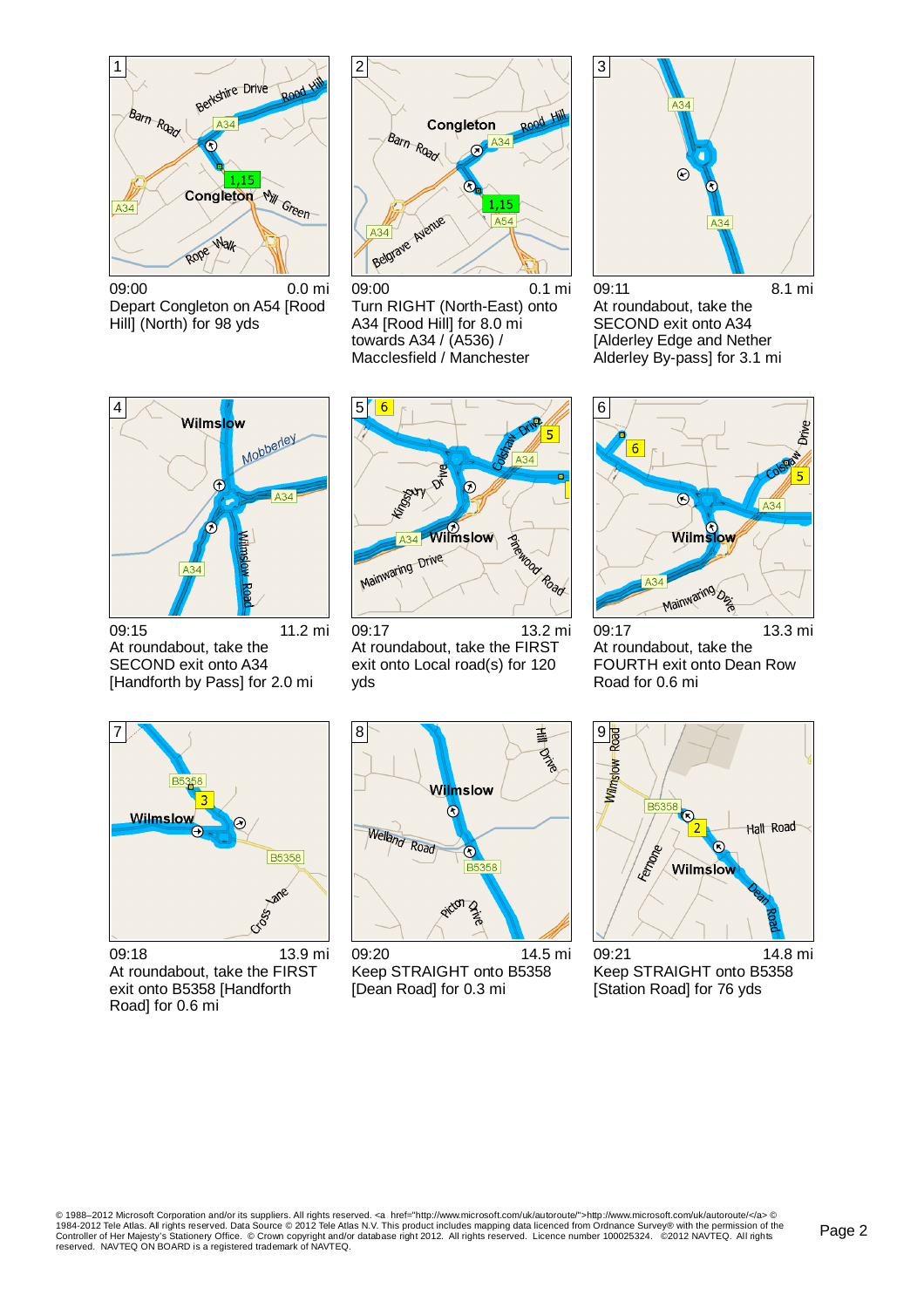

09:21 14.8 mi At 34 Station Rd, Wilmslow SK9 3, return East on B5358 [Station Road] for 76 yds



09:21 14.9 mi Keep STRAIGHT onto B5358 [Dean Road] for 0.3 mi



09:22 15.2 mi Keep STRAIGHT onto B5358 [Handforth Road] for 0.4 mi



09:23 15.7 mi At 5 Handforth Rd, Wilmslow SK9 2, stay on B5358 [Handforth Road] (South-East) for 0.1 mi



09:23 15.8 mi At roundabout, take the SECOND exit onto Dean Row Road for 0.4 mi



09:24 16.2 mi At Dean Row Rd, Wilmslow SK9 2, stay on Dean Row Road (West) for 0.1 mi



09:25 16.3 mi Turn RIGHT (North) onto Colshaw Drive for 0.1 mi



09:26 16.4 mi At Colshaw Dr, Wilmslow SK9 2, return West on Colshaw Drive for 0.1 mi



09:26 16.5 mi Turn RIGHT (West) onto Dean Row Road for 109 yds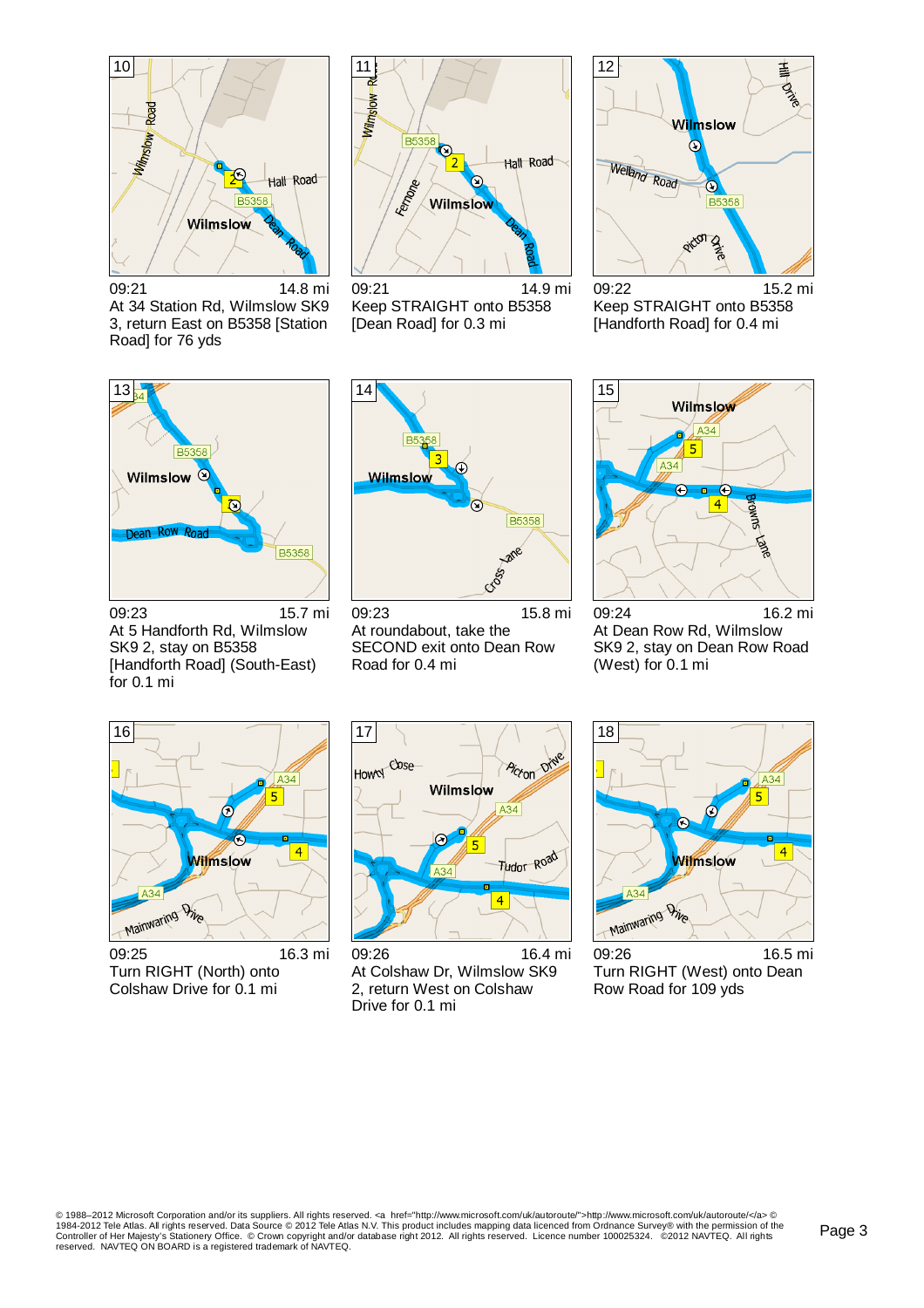

09:27 16.6 mi At roundabout, take the THIRD exit onto Local road(s) for 87 yds



09:27 16.6 mi Bear LEFT (West) onto Dean Row Road for 0.2 mi



09:28 16.8 mi Turn RIGHT (North-East) onto Colshaw Drive for 76 yds



09:29 16.8 mi At Colshaw Dr, Wilmslow SK9 2, return South-West on Colshaw Drive for 76 yds



09:29 16.9 mi Turn RIGHT (North-West) onto Dean Row Road for 0.2 mi



09:30 17.1 mi At 4 Dean Row Rd, Wilmslow SK9 2, bear LEFT (West) onto Local road(s) for 32 yds



09:30 17.1 mi Bear LEFT (South) onto Manchester Road for 0.3 mi



09:31 17.5 mi At 86 Manchester Rd, Wilmslow SK9 2, stay on Manchester Road (South-West) for 0.1 mi



09:31 17.6 mi Keep STRAIGHT onto B5166 [Manchester Road] for 0.2 mi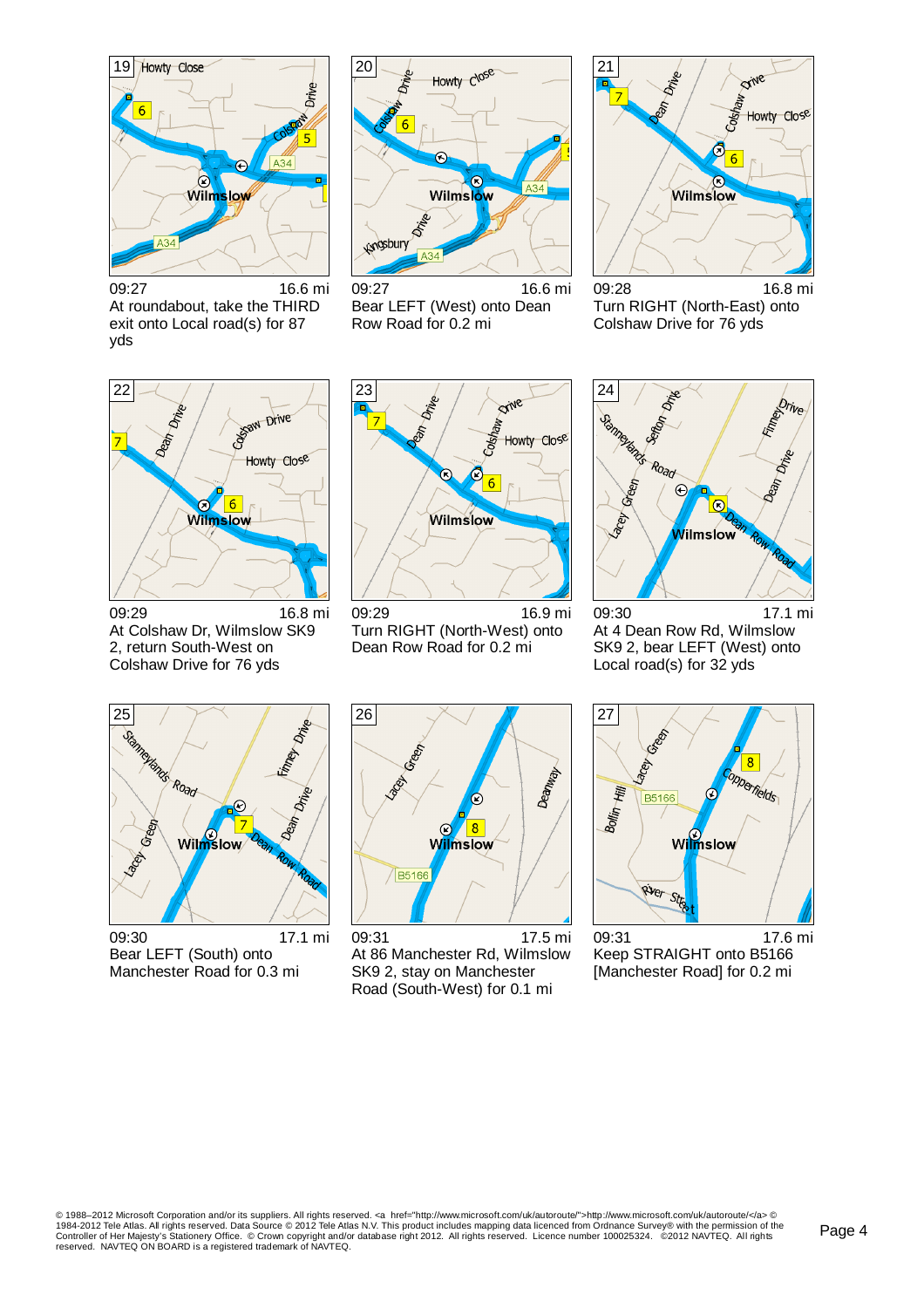

09:32 17.8 mi At roundabout, take the SECOND exit onto A538 [Manchester Road] for 0.2 mi



09:33 18.0 mi Turn RIGHT (North-West) onto Swan Street [Grove Arcade] for 87 yds



09:34 18.0 mi Road name changes to Grove Street for 43 yds



09:34 18.1 mi At 8 Green Lane, Wilmslow SK9 1, road name changes to Green Lane for 0.1 mi



09:34 18.2 mi Turn RIGHT (West) onto A538 [Alderley Road] for 76 yds



09:35 18.2 mi Bear LEFT (South-West) onto B5086 [Alderley Road] for 0.3 mi



09:36 18.6 mi At Alderley Rd, Wilmslow SK9 1, stay on B5086 [Alderley Road] (South) for 0.6 mi



09:38 19.2 mi At roundabout, take the SECOND exit onto B5359 [Wilmslow Road] for 0.3 mi



09:38 19.4 mi At A34, Alderley Edge SK9 7, return North on B5359 [Wilmslow Road] for 0.2 mi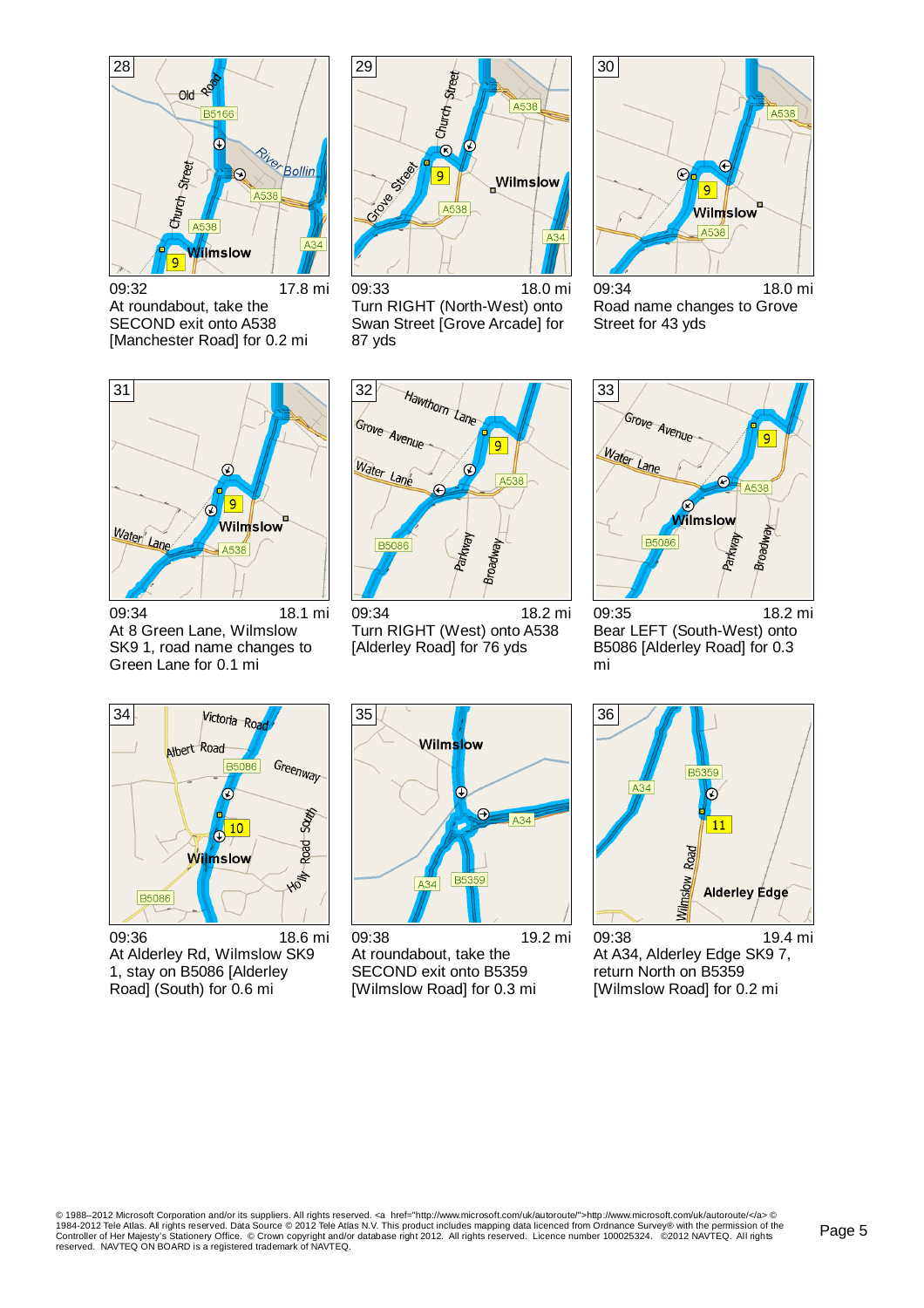

09:39 19.6 mi At roundabout, take the FIRST exit onto A34 [Alderley Edge and Nether Alderley By-pass] for 3.1 mi



09:42 22.7 mi At roundabout, take the SECOND exit onto A34 [Congleton Road] for 0.7 mi



09:43 23.4 mi At A34, Macclesfield SK10 4, stay on A34 [Congleton Road] (South) for 153 yds



09:43 23.5 mi Turn LEFT (East) onto A537 [Chelford Road] for 0.4 mi



09:44 23.9 mi At A537, Macclesfield SK10 4, stay on A537 [Chelford Road] (East) for 2.6 mi



09:48 26.5 mi At roundabout, take the SECOND exit onto A537 [Broken Cross] for 0.5 mi



09:49 27.1 mi At roundabout, take the SECOND exit onto A537 [Chester Road] for 0.5 mi



09:51 27.6 mi At roundabout, take the FOURTH exit onto B5088 [Oxford Road] for 0.3 mi



09:51 27.8 mi At 112 Oxford Rd, Macclesfield SK11 8, stay on B5088 [Oxford Road] (South-West) for 0.4 mi